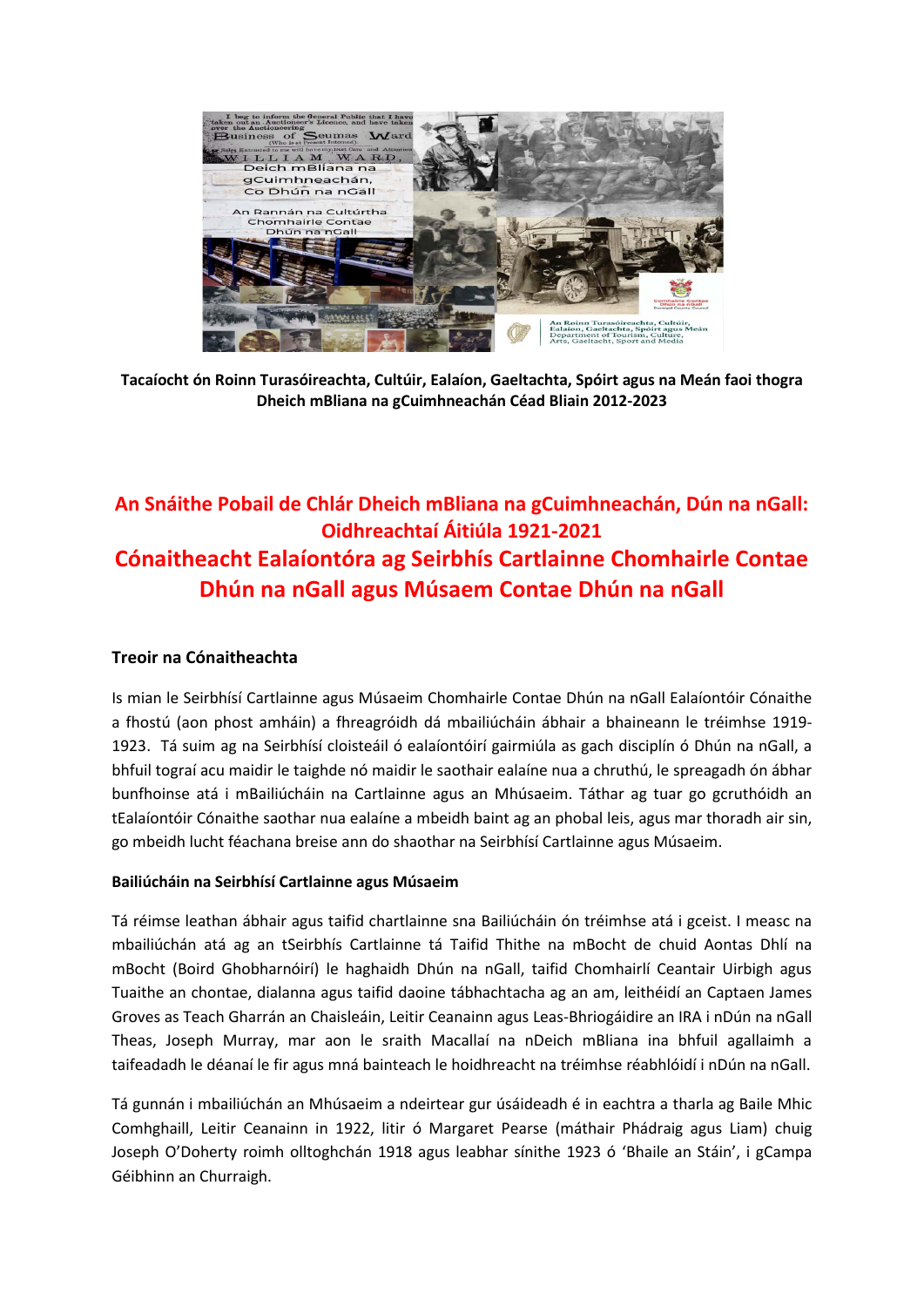#### **An Chónaitheacht**

Mairfidh an tréimhse chónaithe ar feadh ceithre mhí ar fad, is féidir tabhairt fúithi idir mhíonna na Bealtaine agus Mheán Fómhair 2021 agus seans go mbeidh sé fíorúil den chuid is mó. Is é sin le rá, ní bheidh sé riachtanach don ealaíontóir cónaithe bheith i láthair go fisiciúil i bhfoirgnimh na Cartlainne agus an Mhúsaeim ar feadh tréimhsí fada. Ina áit sin, tá sé i gceist go ndéanfar cuid mhaith den saothar cruthaitheach ó chian, cé go dtabharfar go leor deiseanna don ealaíontóir rochtain fhisiciúil a fháil ar na bailiúcháin thuasluaite, agus ar níos mó go deimhin. Táthar ag súil freisin go mbeidh deis ann an saothar ealaíne a chur i láthair go poiblí le linn na cónaitheachta i bhfoirgneamh Mhúsaem Contae Dhún na nGall, nó ar ardán gaolmhar ar líne.

Gheobhaidh an t-ealaíontóir a roghnófar stipinn €8,000 a mheastar go gclúdóidh sí sin táillí gairmiúla an ealaíontóra agus na cánacha bainteacha, mar aon le costais bhreise amhail taisteal, guthán agus costais eile a bhaineann leis an chianobair. Cuirfear €2,000 breise ar fáil i dtreo chostais na n-ábhar a bheidh ag teastáil chun an saothar ealaíne a chruthú agus a chur i láthair go poiblí mar thoradh ar an Chónaitheacht.

Tá an Chónaitheacht mar chuid de chlár Dheich mBliana na gCéad 1912-23 de chuid Chomhairle Contae Dhún na nGall, agus tá sí arna tacú ag an Roinn Turasóireachta, Cultúir, Ealaíon, Gaeltachta, Spóirt agus Meán, faoin Snáithe Pobail de Thionscnamh Dheich mBliana na gCuimhneachán 2012- 2013.

## **Cé na daoine ar féidir leo iarratas a chur isteach?**

Tá an deis Chónaitheachta seo ar oscailt le haghaidh (**1**.) ealaíontóirí gairmiúla as gach disciplín, is é sin, iarratasóirí a shainaithníonn iad féin de ghnáth, a bhféachann a bpiaraí orthu, mar ealaíontóirí gairmiúla a bhíonn i mbun cleachtais. Cé go bhféadfadh sé nach óna gcleachtas ealaíne amháin a fhaigheann siad ioncam, ní mór dóibh (**2**) bheith in ann a léiriú go bhfuil taithí réasúnta acu ina bhfoirm ealaíne ar leith. Chun iarratas a chur isteach ar an Chónaitheacht ní mór d'ealaíontóirí (**3**.) bheith ina gcónaí nó ag obair i nDún na nGall faoi láthair nó, i gcás ealaíontóirí a rugadh i nDún na nGall ach atá ina gcónaí agus ag obair taobh amuigh den chontae, ní mór go bhfuil saothar suntasach déanta acu sa chontae, nó bainteach leis an chontae, sna trí bliana seo caite.